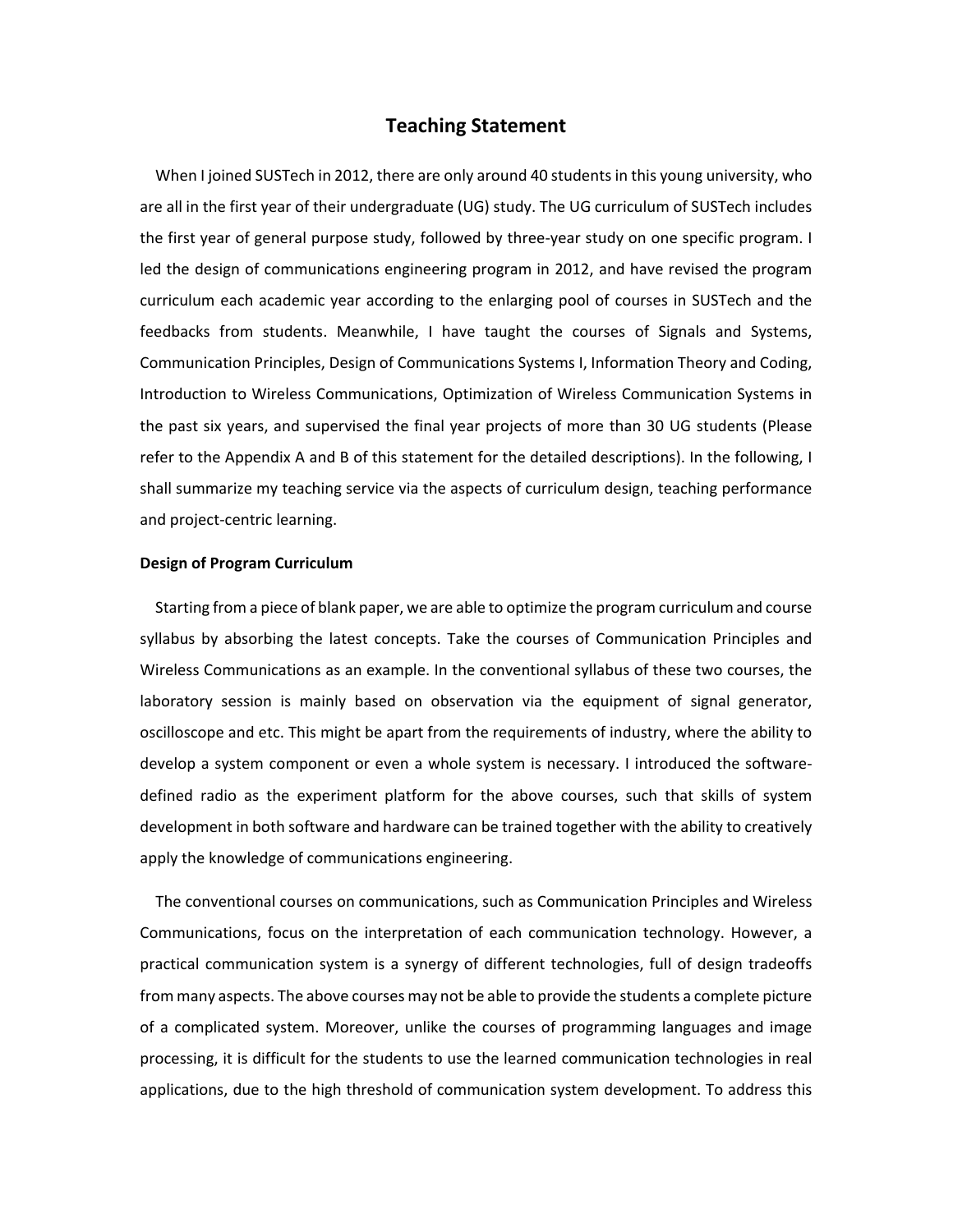issue, one compulsory course is added in the program curriculum, namely Design of Communications Systems I. In this course, I use IEEE802.11 and LTE as examples to introduce the design considerations of practical systems. Specifically, the students would read the specifications of these systems, discuss on the key technologies used in these systems, use simulations to verify performance of the applied technologies. In addition, the students also have chance to implement real communication systems and design innovative applications, e.g., localization, via the software-defined radio.

#### **Teaching Performance**

As a new university established in 2011, the quality of graduates has a strong and rapid impact on the university's reputation. I have been devoting myself to the teaching since I joined SUSTech. I have taught six different courses in the past six years due to the lack of teachers, and the students' satisfaction on my courses keeps improving. Taking the course of Signals and Systems as an example, it is about mathematical approaches to analyze and process signals. Although there may not be advanced mathematical techniques in this course, it is the entrance of a completely new area for most of the students, as they do not have any background on signal processing. The way of thinking they used in their past courses, e.g., Calculus, Physics, Chemistry and Biology, may not be suitable for this course. Realizing this, I tried to emphasis the internal logic and philosophy in the signal processing theory, in addition to the interpretation of mathematical derivations. It can be observed from the records of this course that, the students' performance on this course keeps improving. The students' marks on my taught courses are usually above 95 (the total mark is 100) after 2017, which is above the average level of the university. Because of my teaching performance, I was chosen by 16 students as their supervisor of final year project in 2018, which is essentially higher than the average levels of the university and the department.

#### **Project-Centric Learning**

We encourage UG students to participate in research projects from their third year in SUSTech, which is a part of program curriculum. In fact, project-centric learning is the key part of new engineering education, where the students should integrate all the necessary knowledge, skills, facilities to achieve a research and development objective. It provides a complementary training to the course-based education. In my group, I provide two types of projects for each UG student: innovative research and development projects and academic research projects. The former is for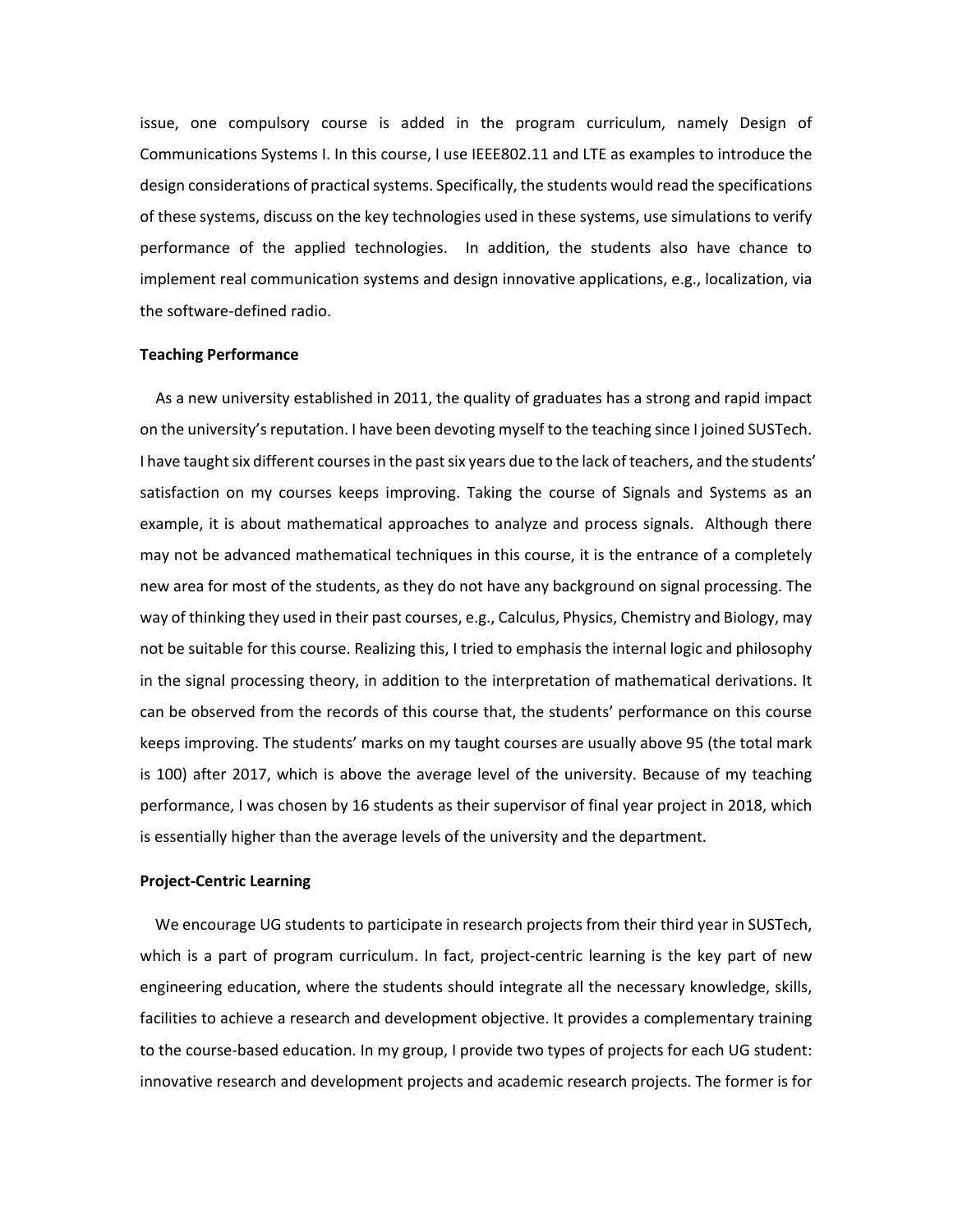the students who would like to join industry eventually. I prepared software-defined radio platform for them to develop innovative systems on visible light communications(VLC), millimeter wave sensing and communications, indoor localization and etc. The students who joined these projects should first learn the new knowledge on the above areas by themselves, propose their designs to me, implement and demonstrate the design. Each project may last for two years, the first year is mainly for the students to learn the necessary knowledge, and the second year is on the system design and implementation (i.e., final year project). Most of the students participating in such projects have received good job positions from top companies of ICT industry. The academic research projects are for the students who would like to continue their study on PhD degree. The topics I chose for them are from my research, including wireless resource allocation and performance analysis. The students in these projects should learn more advanced mathematical tools, i.e., convex optimization and Markov Decision Process, formulate and solve problems by themselves. Some of these students have published academic papers on good conferences and journals (Please refer to the Appendix C for the publication list).

Rui Wang

Associate Professor Department of Electrical and Electronic Engineeing The Southern University of Science and Technology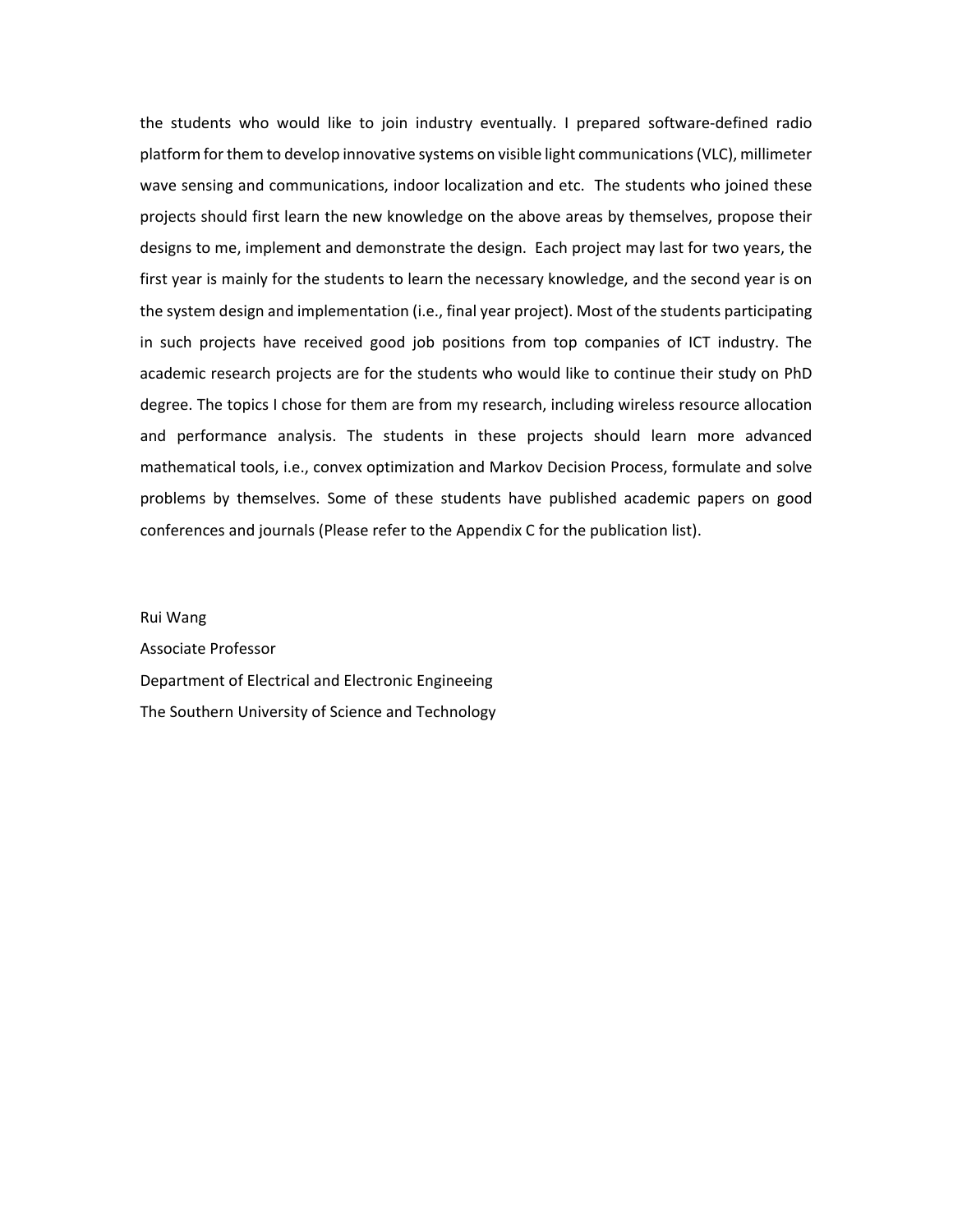## **Appendix A: The Course s I have taught**

|                                          | 2013-Spring     | 2013-fall       | 2014-Spring | 2014-fall       | 2015-Spring | 2015-fall       | 2016-Spring | 2016-fall | 2017-Spring | 2017-fall | 2018-Spring | 2018-fall | 2019-Spring | 2019-fall |
|------------------------------------------|-----------------|-----------------|-------------|-----------------|-------------|-----------------|-------------|-----------|-------------|-----------|-------------|-----------|-------------|-----------|
|                                          |                 |                 |             |                 |             |                 |             |           |             |           |             |           |             |           |
| <b>EE205:Signals and</b>                 |                 |                 |             |                 |             |                 |             |           |             |           |             |           |             |           |
| <b>Systems</b>                           | $Lecture + Lab$ | $Lecture + Lab$ |             | $Lecture + Lab$ |             | $Lecture + Lab$ |             |           |             |           |             |           |             |           |
| (2 Lecture Credits + 1<br>Lab Credit, UG |                 |                 |             |                 |             |                 |             | Lecture   |             | Lecture   |             | Lecture   | Lecture     | Lecture   |
| Compulsory)                              |                 |                 |             |                 |             |                 |             |           |             |           |             |           |             |           |
|                                          |                 |                 |             |                 |             |                 |             |           |             |           |             |           |             |           |
| EE206:Communicatio                       |                 |                 |             |                 |             |                 |             |           |             |           |             |           |             |           |
| n Principles                             |                 |                 |             |                 |             |                 |             |           |             |           |             |           |             |           |
| (2 Lecture Credits + 1<br>Lab Credit, UG |                 |                 | Lecture     |                 | Lecture     |                 | Lecture     |           | Lecture     |           | Lecture     |           |             |           |
| Compulsory)                              |                 |                 |             |                 |             |                 |             |           |             |           |             |           |             |           |
| EE314:Design of                          |                 |                 |             |                 |             |                 |             |           |             |           |             |           |             |           |
| <b>Communications</b>                    |                 |                 |             |                 |             |                 |             |           |             |           |             |           |             |           |
| Systems 1                                |                 |                 |             |                 |             |                 |             |           | del         |           | del         |           | del         |           |
| (2 Lab Credits, UG                       |                 |                 |             |                 |             |                 |             |           |             |           |             |           |             |           |
| Compulsory)<br>EE411:Information         |                 |                 |             |                 |             |                 |             |           |             |           |             |           |             |           |
| <b>Theory and Coding</b>                 |                 |                 |             |                 |             |                 |             |           |             |           |             |           |             |           |
| (2 Lecture Credits, UG                   |                 |                 |             |                 |             |                 |             | Lecture   |             | Lecture   |             | Lecture   |             | Lecture   |
| Optional)                                |                 |                 |             |                 |             |                 |             |           |             |           |             |           |             |           |
| EEE5028:Introduction                     |                 |                 |             |                 |             |                 |             |           |             |           |             |           |             |           |
| to Wireless                              |                 |                 |             |                 |             |                 |             |           |             |           |             |           |             |           |
| <b>Communications</b>                    |                 |                 |             |                 |             |                 |             |           |             |           |             |           |             |           |
| (2 Lecture Credits + 1                   |                 |                 |             |                 |             |                 |             | Lecture   |             |           |             |           |             |           |
| Lab Credit, PG                           |                 |                 |             |                 |             |                 |             |           |             |           |             |           |             |           |
| Optional)                                |                 |                 |             |                 |             |                 |             |           |             |           |             |           |             |           |
| EEE5026:Optimization                     |                 |                 |             |                 |             |                 |             |           |             |           |             |           |             |           |
| of Wireless                              |                 |                 |             |                 |             |                 |             |           |             |           |             |           |             |           |
| Communication<br><b>Systems</b>          |                 |                 |             |                 |             |                 |             |           | Lecture     |           |             |           |             |           |
| (3 Lecture Credits, PG                   |                 |                 |             |                 |             |                 |             |           |             |           |             |           |             |           |
| Optional)                                |                 |                 |             |                 |             |                 |             |           |             |           |             |           |             |           |